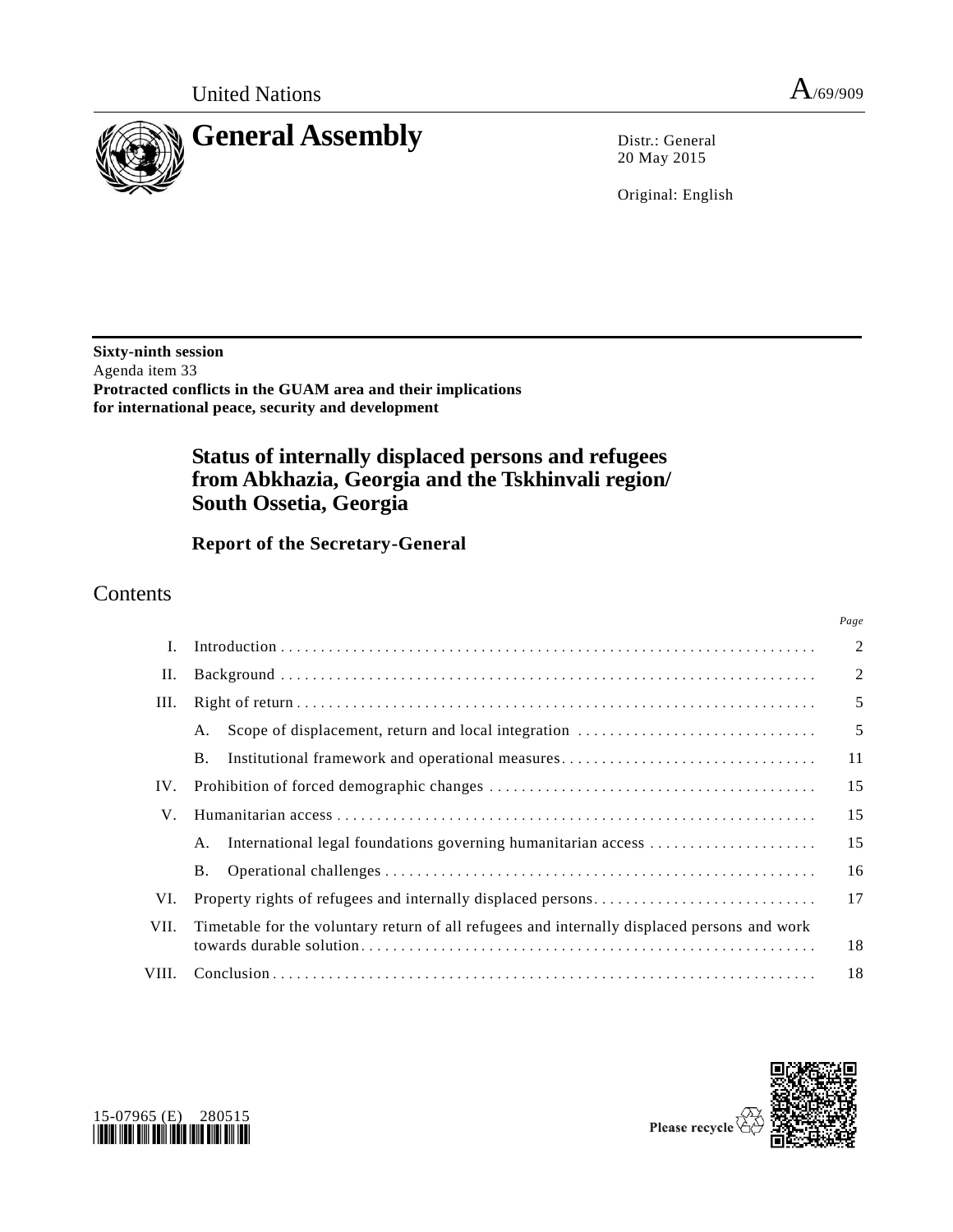### **I. Introduction**

1. The present report is submitted pursuant to General Assembly resolution 68/274, in which the Assembly requested the Secretary-General to submit a comprehensive report at its sixty-ninth session on the implementation of the resolution. The report covers the period from 1 April 2014 to 31 March 2015 and draws on information received from a number of United Nations entities.

2. In accordance with the provisions of the resolution, the report focuses on: (a) the right of return of all refugees and internally displaced persons and their descendants, regardless of ethnicity; (b) the prohibition of forced demographic changes; (c) humanitarian access; (d) the importance of preserving the property rights of refugees and internally displaced persons; and (e) the development of a timetable to ensure the prompt voluntary return of all refugees and internally displaced persons to their homes.

## **II. Background**

3. Following an escalation in conflict in 1992-1993, which caused significant displacement of civilians, armed hostilities between the Georgian and Abkhaz sides ended with the signing in Moscow on 14 May 1994 of the Agreement on a Ceasefire and Separation of Forces (see [S/1994/583](http://undocs.org/S/1994/583) and Corr.1). That agreement was preceded by the signing in Moscow on 4 April 1994 of the quadripartite agreement on the voluntary return of refugees and displaced persons (see [S/1994/397\)](http://undocs.org/S/1994/397), in which the parties agreed to cooperate and interact in planning and conducting activities to safeguard and guarantee the safe, secure and dignified return of people who had fled from areas in the conflict zone to the areas of their previous permanent residence. Armed hostilities between the Georgian and South Ossetian sides ended with the 24 June 1992 Sochi Agreement, which established a ceasefire between the Georgian and South Ossetian forces and the creation of the Joint Control Commission and Joint Peacekeeping Forces.

4. Following the hostilities which started in the Tskhinvali region/ South Ossetia, on 7 and 8 August 2008, the six-point ceasefire agreement of 12 August 2008 and the implementing measures of 8 September 2008 (see [S/2008/631,](http://undocs.org/S/2008/631) paras. 7-15), international discussions were launched in Geneva on 15 October 2008, co -chaired by representatives of the European Union, the Organization for Security and Cooperation in Europe (OSCE) and the United Nations (see [S/2009/69](http://undocs.org/S/2009/69) and Corr.1, paras. 5-7). The international discussions were to address the issues of security and stability and the return of internally displaced persons and refugees. By the end of the reporting period 31 rounds of the Geneva international discussions had been held, with participants meeting in two parallel working groups.

5. In June 2011, the General Assembly, in its resolution 65/288, approved the budget for the United Nations Representative to the Geneva International Discussions. The establishment of a special political mission has facilitated the continued engagement of the United Nations in the Geneva process. The United Nations Representative and his team are responsible for preparing, in consultation with the co-chairs, the sessions of the Geneva international discussions. In December 2013, the General Assembly, in its resolution 68/248 A, appropriated the programme budget for the biennium 2014-2015 for special political missions,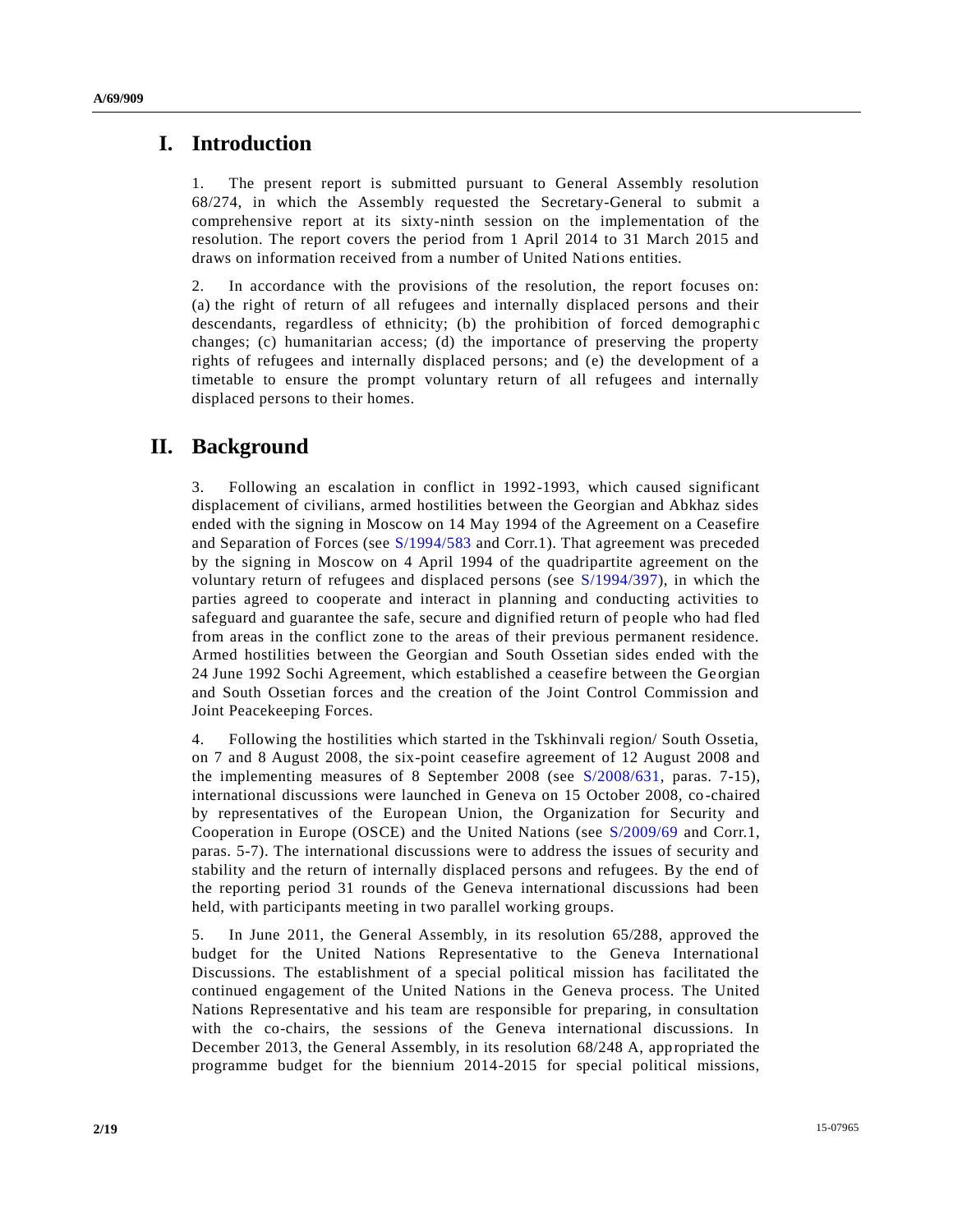including for the United Nations Representative to the Geneva International Discussions. Moreover, in my report on estimates in respect of special political missions, good offices and other political initiatives authorized by the General Assembly and/or the Security Council, I included among the proposed resource requirements for the period from 1 January to 31 December 2015 the United Nations Representative to the Geneva International Discussions, which has an open-ended mandate (see [A/69/363](http://undocs.org/A/69/363) and Corr. 2 and Add.1).

6. The United Nations Representative to the Geneva International Discussions and his team are also responsible for preparing, convening and facilitating the periodic meetings of the Joint Incident Prevention and Response Mechanism under United Nations auspices in Gali (see [S/2009/254,](http://undocs.org/S/2009/254) paras. 5 and 6). The last (35th) meeting of the Mechanism took place on 23 March 2012 and has not been resumed since. Unfortunately, multiple efforts to overcome differences and resume the Mechanism had yielded no result by the end of the reporting period. I once again call upon all participants to leave political issues aside and focus on the important incident prevention nature of the Mechanism with a view to unconditionally resuming the meetings of the Mechanism as soon as possible. As long as the Mechanism remains suspended, the risk of escalation in incidents on the ground exists. In the meantime, until the meetings of the Mechanism are resumed, the United Nations Representative will continue his bilateral engagement with all stakeholders with a view to keeping communication open and continuing his incident prevention and response efforts.

7. During the reporting period, participants in Working Group I of the Geneva international discussions continued to discuss the security situation on the ground, with concerns expressed with regard to detentions, procedures for crossings and criminal activities, such as kidnappings for the purpose of ransom collection. However, participants assessed the overall security situation as relatively calm and stable. They also continued discussions on the key issues of the non-use of force and international security arrangements. International obligations constraining the use or threat of force, without prejudice to the right of individual or collective selfdefence, are embodied in the Charter of the United Nations and other international instruments. There were also discussions on steps in the direction of pledges on the non-use of force, including unilateral statements by all relevant stakeholders. I would encourage all relevant participants to engage constructively on the issue of the non-use of force. As part of the review of the security situation, discussions took place on the so-called "treaty on alliance and strategic partnership", signed between Moscow and Sokhumi on 24 November 2014, and the so-called "treaty on alliance and integration" signed on 18 March 2015. Divergent views were expressed in this regard by the participants.

8. The timing and content of the so-called "treaties" have been divisive, with Georgia asserting that the moves constitute attempts by the Russian Federation to "annex" South Ossetia and Abkhazia, Georgia, while the Russian, South Ossetian and Abkhaz participants underline that such "treaties" merely underline the deepening relations between "sovereign countries". Unfortunately, the discussions in the framework of the Geneva international discussions were negatively affected by the strongly-held divergent views over those events and their meaning. Working Group II continued to address issues concerning the humanitarian needs of all affected populations. Although it was possible to keep the situation of displaced persons, including their right to return and other durable solutions, on the agenda of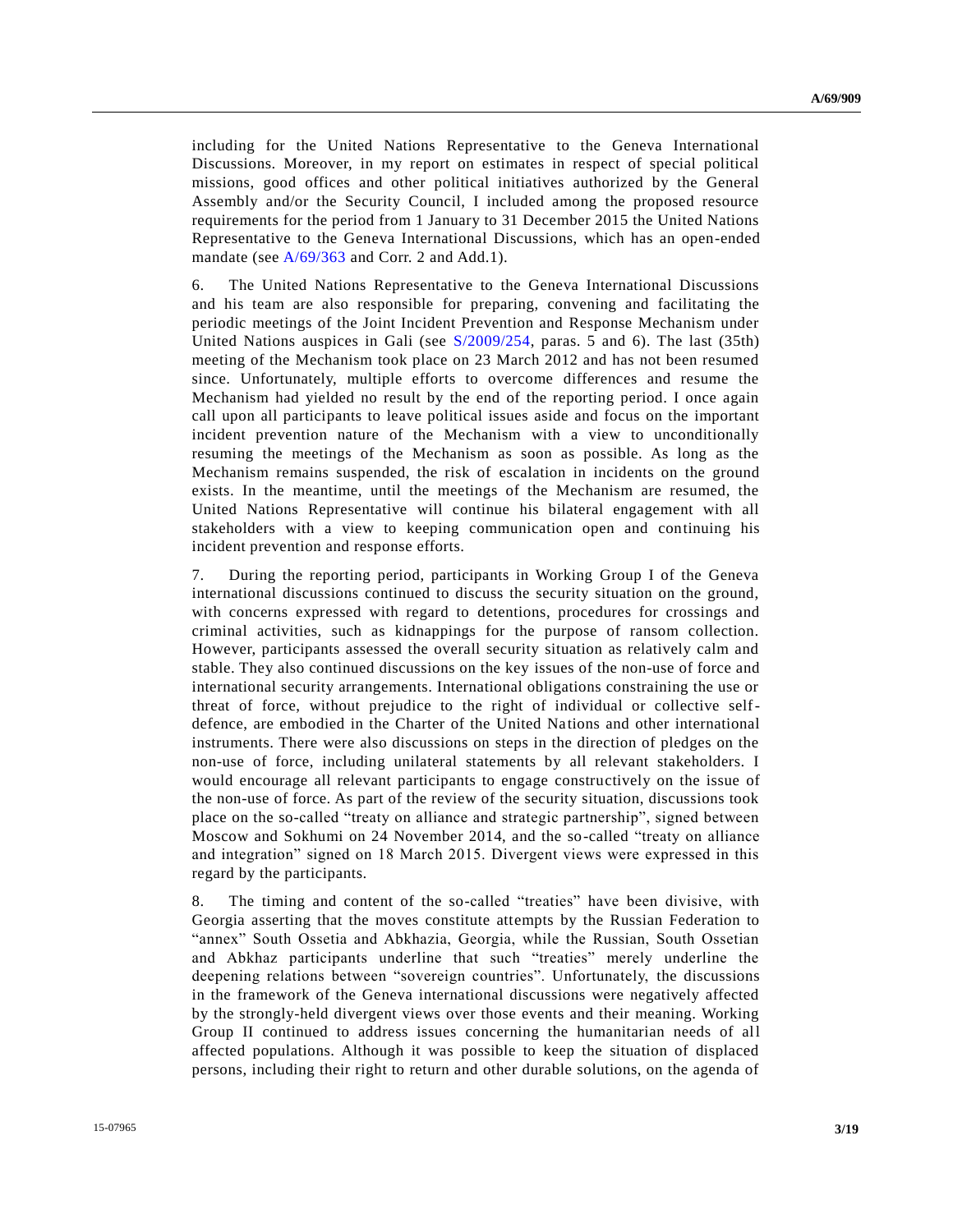Working Group II, despite several attempts from some participants to have it removed, there was little discussion on substance. Regrettably, there was also little willingness on the part of some participants of Working Group II to address the issue of return and freedom of movement of displaced populations. Voluntary return is a right of displaced populations and should be addressed from this perspective.

9. In the context of Working Group II, the agreement of participants was sought to obtain permission to allow visits of gravesites across administrative boundary lines, during the Easter period, by relatives of the deceased, including those who were killed during the conflicts, but no accord was reached. I urge the sides to undertake humanitarian "good faith" gestures, including positive consideration of such requests.

10. Participants continued to exchange views on the human rights situation on the ground. In the absence of access to all affected areas, despite repeated calls for such access, the Office of the United Nations High Commissioner for Human Rights (OHCHR) has continued to seek opportunities to better facilitate the protection and promotion of human rights for the affected people. In order for this to happen, a more decisive engagement of relevant stakeholders to uphold their human rights obligations is paramount. I invite all stakeholders to grant unimpeded access to OHCHR, in order for the Office to be able to monitor, report on and address the human rights situation and encourage "people to people" initiatives, communication and coordination between civil society, religious leaders and human rights structures. Only through such concerted efforts could human rights protection gaps and the underlying human rights issues be addressed and the conditions as regards the rule of law be improved. Human rights issues that require particular attention include the question of missing persons; freedom of movement; alleged arbitrary detentions related to crossings and the conditions for those detained; access to livelihoods; unhindered access to places of worship, graves and memorial sites; possession of personal documents as a prerequisite for the exercise of human rights and access to services; and the right to education and the participation of women on equal terms with men in all aspects of conflict prevention, peacebuilding, postconflict transition and reconstruction processes.

11. Another topic that received the sustained attention of all participants was the continued unknown fate of persons who went missing during the conflicts. The understanding shown by all participants of Working Group II for the plight of the families of the missing and the commitments made to engage meaningfully on the issue, in particular by supporting the work of the International Committee of the Red Cross, is commendable. While many humanitarian issues remain unresolved, the Geneva international discussions continue to offer an opportunity for participants to engage on such issues in a constructive manner and liaise with United Nations humanitarian agencies, funds and programmes.

12. To allow for more informed debates, special information sessions were conducted in conjunction with the formal rounds of the Geneva international discussions, allowing participants to benefit from the experience and advice of the United Nations, non-governmental organizations and other experts. Participants were given the opportunity to deepen their understanding of, inter alia, managing disaster risk, public health preparedness and threat perception issues.

13. While some participants still have some reservations concerning the present format and efficiency of the Geneva international discussions process, ongoing and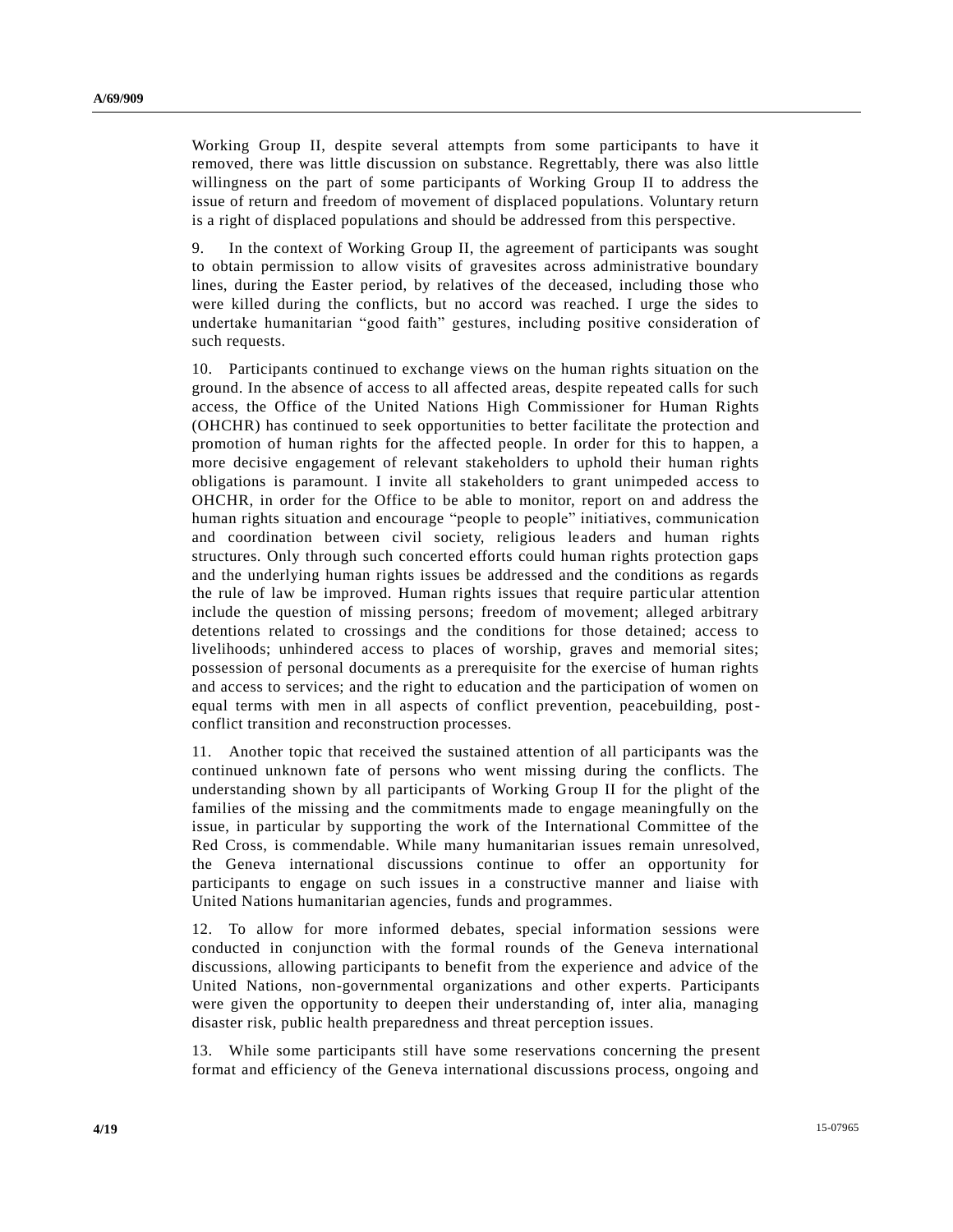structured dialogue is crucial to enhancing stability in the region and to making progress on the security, humanitarian and other remaining challenges. I join all the participants and co-chairs in reiterating that the Geneva international discussions remain the only forum for relevant stakeholders to meet and address the issues identified in General Assembly resolution 68/274.

## **III. Right of return**

#### **A. Scope of displacement, return and local integration**

14. No major changes were observed during the reporting period with regard to refugees or internally displaced persons exercising their right to return and no new significant displacements were registered. The Ministry for Internally Displaced Persons from the Occupied Territories, Accommodation and Refugees of Georgia conducted a comprehensive registration of 262,704 internally displaced persons, as of January 2015. After the main phase of registration, ended on 31 December 2013, the re-registration by the Ministry continued in the its central office, in Tbilisi, until 31 May 2014, with additional persons being registered thereafter as required. The generational aspects of displacement in the absence of durable solutions are of concern. The largest numbers of internally displaced persons were registered in Tbilisi and Zugdidi.

15. While progress was made towards the local integration and relocation of internally displaced persons, it should be noted that they generally are not able to make free and informed choices as to whether to return or to avail themselves of other durable solutions. During the reporting period, the Office of the United Nations High Commissioner for Refugees (UNHCR) conducted a survey of intentions among the displaced population, to establish their current perceptions with regard to voluntary return, local settlement or relocation elsewhere within Georgia. More than 2,000 persons among the displaced population were interviewed during the course of data collection. The results of the survey are expected after the end of the current reporting period and will be included in the next report.

16. A number of families who were previously commuting between Gali and Zugdidi on a seasonal basis moved back to Gali, but no precise data quantifying such individual returns to the Gali region or other parts of Abkhazia are available. The authorities in control continue to deny the return of ethnic Georgian internally displaced persons to locations of their origins that are outside of the accepted return areas in the Gali, Ochamchira and Tkvarcheli districts. With regard to the population of returnees in Abkhazia, UNHCR has repeatedly sought assurances from the authorities in control with regard to those persons' rights relating to permanent residence, political rights, equal protection before the law, property ownership, social security, health care, work and employment, education, freedom of thought, conscience and expression, cultural life and freedom of movement. The position of UNHCR was presented to the authorities in control through a white paper.

17. The return of internally displaced persons to South Ossetia has been routinely denied by the authorities in control, apart from visits to the Akhalgori district which are possible, at times, for those displaced from that area. UNHCR continues to observe regular movements of people in and out of Akhalgori district. The lack of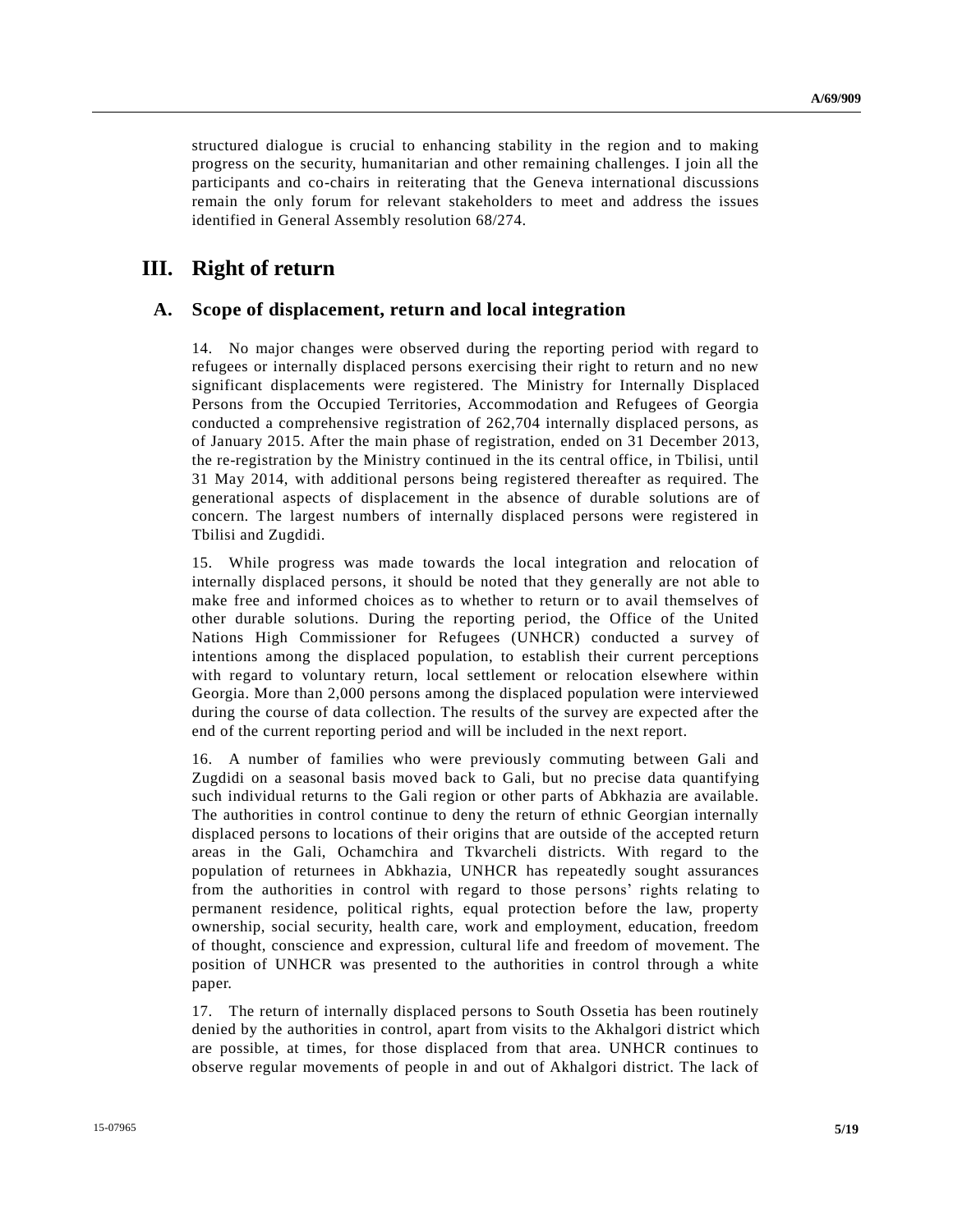required documentation for crossing continues to impede the movement of, and to isolate, an estimated 5,000 internally displaced persons from Akhalgori district. Limited numbers of those displaced — between 2,500 and 3,000 out of an estimated 5,000 applicants — have been issued with documentation (*propusk*), allowing for their presence in Akhalgori and freedom of movement across the dividing line. The main crossing point towards Akhalgori for the exercise of freedom of movement for displaced or conflict-affected populations is the Odzisi checkpoint. Those using the crossing point were informed in December 2014 by authorities in control in South Ossetia that the "propusk" document used by them for passage, although expired at the end of 2014, could still be informally used until March 2015. Movement across the crossing point for those with documents continues. The local population was further informed by the authorities in control in Akhalgori that their expired "propusk" could be informally used until July 2015, at which point new regulations are foreseen, linked to implementation of the recent "treaty" with the Russian Federation. Humanitarian actors, including United Nations agencies, are not provided access to South Ossetia by the authorities in control. I call upon all sides to ensure access for humanitarian assistance and the aid workers who deliver it. I also urge the reversal of a trend that has seen a reduction in the number of documents issued each time that the new documentation requirements are introduced, since it has a serious negative impact on freedom of movement. The authorities in control agreed in principle to a case by case review of the situation of such persons, with a view to considering granting permits for movement across the administrative boundary line, on the basis of lists to be provided by UNHCR. UNHCR has directly intervened with South Ossetian authorities in control on behalf of a small number of persons who had not been able to obtain the new crossing document. While a reply was received, no permits have been issued to the listed persons. I call upon all parties involved to reconsider the cases and exercise a transparent and humanitarian approach in granting permits for crossing the administrative boundary line.

18. The Office of the High Commissioner for Refugees remains ready to revive consultations on the return of persons of concern to the Akhalgori district with a view to securing the safe and voluntary nature of any such movement. All stakeholders are encouraged to keep return options open and to abstain from any restrictive measures. Moreover, further steps are needed to ease the crossing procedures in the area to allow individuals not only to maintain contact and follow developments in their home communities, but also to make a free and informed choice as to whether to return or to integrate in areas of displacement or elsewhere.

19. While more than 100,000 individuals who were displaced during the 2008 conflict have returned to their homes, most of them soon after the conflict, over 20,000 individuals remain in displacement. "Borderization" measures along the administrative border line continued throughout the reporting period. Twelve separate monitoring missions by UNHCR identified that although the installation of fences decreased, obstacles to freedom of movement continue to be mounted along the administrative boundary line, including signs, watchtowers and surveillance equipment. Such measures enable Russian Federation border guards to track and potentially detain villagers who intentionally or unintentionally cross the administrative boundary line, for example, when visiting graveyards, retrieving stray cattle, attending to irrigation channels or transiting to and from work in their fields. I am pleased that the meetings of the Mechanism in Ergneti have, in some instances, helped in negotiating the quick release of villagers arrested in such cases.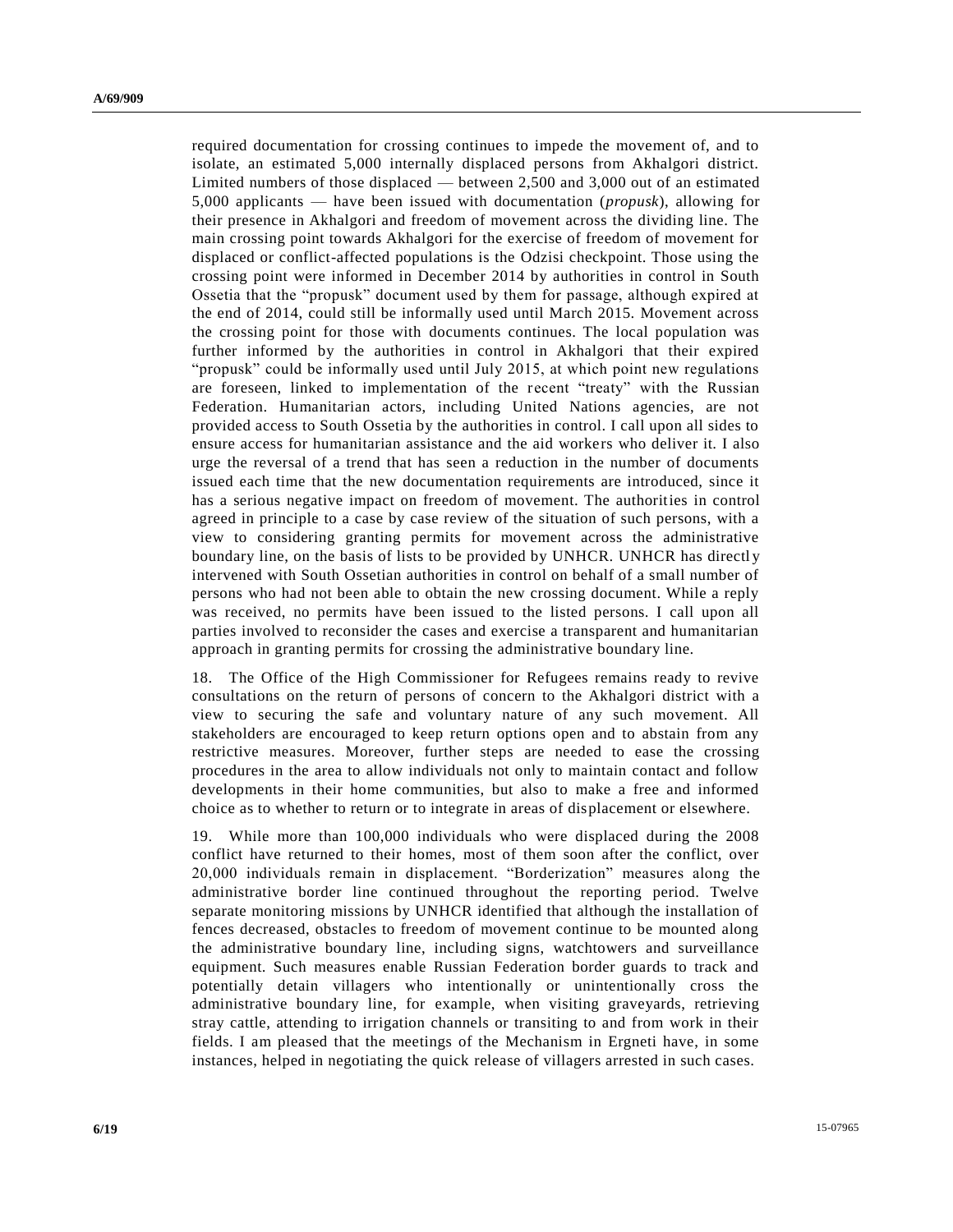20. The primary remaining protection and reintegration challenges relate to shelter rehabilitation needs and limited livelihood opportunities. The inability to freely access fields, orchards, traditional grazing grounds, forests and markets has reduced income and employment opportunities and further limited communication and relations between families living on opposite sides. The fencing measures along the administrative boundary line exacerbated the already difficult living conditions of internally displaced persons and other persons living in the area, including and in particular in the mountain regions of Georgia, conditions that are characterized by a lack of access to services and rights owing to isolation and a lack of information. The previously existing societal structures of the villages have disintegrated and villages are emptying with only a few elderly occupants remaining year-round in many locations. In order to mitigate the most harmful impact on the survival mechanisms and livelihoods of the population, UNHCR, the United Nations Development Programme (UNDP), the European Union, the United States Agency for International Development, the Swiss Agency for Development and Cooperation and some embassies provided winterization assistance to 2,011 villagers living along the administrative boundary line, as well as targeted individual support to 76 vulnerable internally displaced persons in Shida Kartli. The interim governmental commission established by the Government of Georgia to address the needs of affected communities in villages along the dividing line has also mobilized State funds for investment in villages affected by fencing to develop infrastructure relating to irrigation and drinking water, roads, education, agriculture, shelter, heating and health. Substantial progress has been made in the implementation of such measures. The interim governmental commission completed the following activities in 2014, for villages along the dividing line: the installation of gas pipelines for 33 villages, accounting for 1,900 households, the construction of four new boreholes, the distribution of winter vouchers of 200 lari to 11,677 households, the provision of tuition assistance to 564 students during the 2014-2015 school year, the rehabilitation of seven schools and the construction and equipping of health clinics in 19 villages. Such activities will continue in 2015.

21. The Government of Georgia continues to pursue two main goals: the creation of conditions for dignified and safe return and the improvement of the socioeconomic conditions of internally displaced persons, serving their integration. Support for the livelihoods of internally displaced persons received enhanced attention from the Government and its partners through the development of strategies and action plans. Concerted efforts by the Government to actively solicit the support of all stakeholders to improve the livelihoods of internally displaced persons are to be commended, including the adoption on 4 February 2015 of the action plan for internally displaced persons.

22. The national legislation governing the treatment of internally displaced persons, effective March 2014, has clarified a number of issues and enhanced the protection of this population against discrimination. I reiterate that the rights of all internally displaced persons, as defined in the Guiding Principles on Internal Displacement, must be respected and protected in law and in practice.

23. Relocations and related evictions, conducted in the context of the Government's efforts to provide internally displaced families with durable housing solutions, have in the past caused grievances among internally displaced persons. Following advocacy from UNHCR and other actors, the Government has adjusted its approach and is now offering more housing solutions in urban and economic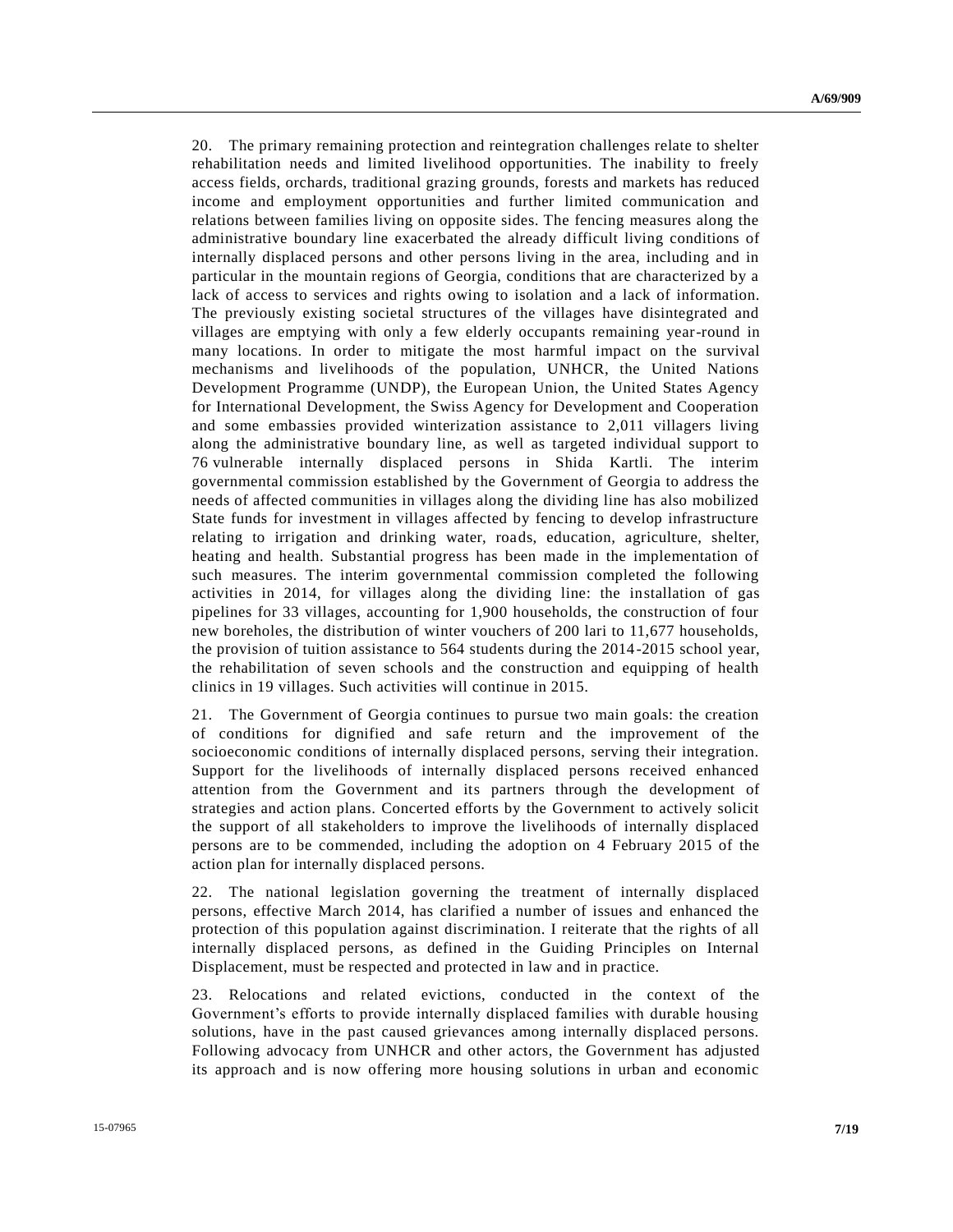centres and is trying to avoid relocations from urban areas to more remote locations. The level of dissatisfaction among internally displaced persons regarding housing offered to them has therefore considerably decreased. A new system for internally displaced persons to contact ministry officials, using a low-cost, Internet-based technology for making calls, supported by UNHCR, has been implemented at the Ministry for Internally Displaced Persons from the Occupied Territories, Accommodation and Refugees. This allows internally displaced persons in remote locations to communicate directly with ministry officials, without having to travel to Tbilisi, to express their concerns and resolve problems. Other efforts, such as rural housing projects, which combine the provision of shelter with agricultural land, have expanded the housing options. However, considering the total needs, durable housing solutions remain limited and alternative solutions deserve consideration. The Government's procedures, developed with a view to enhancing the transparency of the selection and allocation process and the rights of internally displaced persons, were generally respected, but remain too complex to yield substantial results in an acceptable time frame.

24. Given the scale of the displacement, substantial challenges concerning the integration of internally displaced persons remain. The Government of Georgia estimated that some 50,000 families still need to be provided with various types of accommodation. Despite Government efforts to provide alternative accommodation for internally displaced persons living in dilapidated collective centres, an estimated 40 per cent of internally displaced persons still reside in such centres, while 60 per cent of internally displaced persons live in private accommodation. It should be noted that challenges also remain for those in the latter category, as their living conditions in private accommodation are often as bad as or even less favourable than those found in collective centres.

25. The provision of durable shelter, while essential, is not the only aspect of integration. The socioeconomic aspects, such as sustainable livelihoods and access to quality education, medical and social services, must also be addressed. While the United Nations agencies, funds and programmes, together with donors and other stakeholders, remain engaged and continue to assist the Government in protecting and ensuring the rights of the affected populations, acute humanitarian crises in other parts of the world have had a negative impact on the funding level for humanitarian projects in Georgia. Moreover, further progress in integrating and improving the living conditions of internally displaced persons is becoming less a question of humanitarian response and more a matter of mainstreaming their interests into broader development efforts. As time passes, the needs of internally displaced persons, other than needs relating to shelter, are increasingly similar to or the same as those of the poorer segments of the population not directly affected by displacement. While the adoption of a livelihood strategy for internally displaced persons is a welcome development, it is now crucial and urgent that the socioeconomic needs of internally displaced persons be addressed alongside those of the local population within the context of national and regional development agendas. The costs of meeting the needs of underdeveloped and impoverished regions are substantial and require increased State budget allocations, as well as donor support, in order to make a difference that is felt by the population.

26. I would encourage the authorities to ensure that regions hosting displaced populations and internally displaced persons themselves are able to fully benefit from development programmes. In this respect, and in order to bridge the gap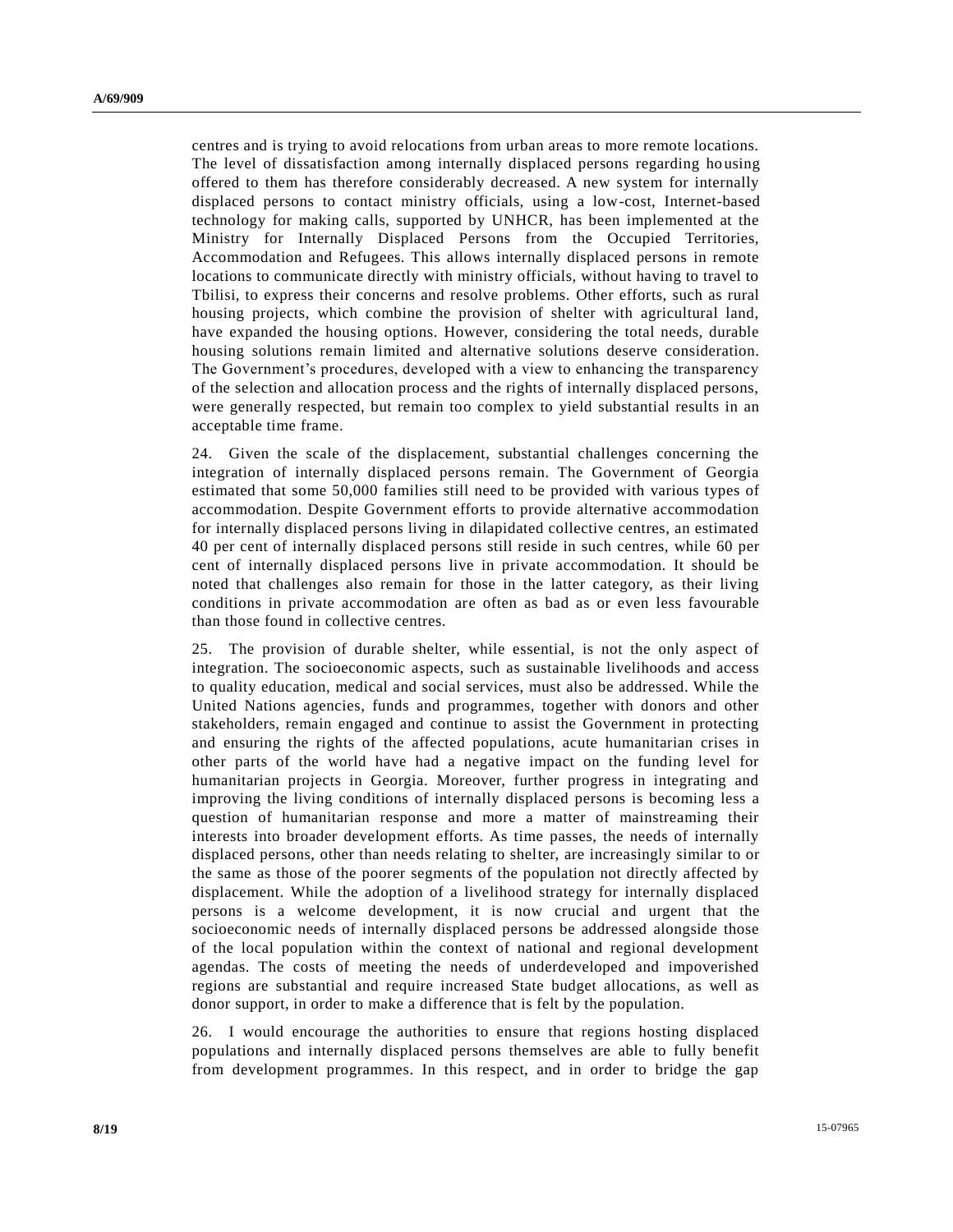between humanitarian response and development activities, UNDP and UNHCR have expanded their joint programme, aimed at improving the livelihoods of internally displaced persons and returnees, beyond Shida Kartli to conflict-affected communities in Samegrelo and Abkhazia.

27. It is estimated that over 45,000 people have already spontaneously returned to their homes in the Gali district. Progress has been made in their reintegration process, although important needs and protection challenges remain. While at least 1,000 to 1,500 of the most vulnerable returnee families remain in urgent need of assistance, shelter programmes in Abkhazia have come to a halt, with the exception of one programme of the Danish Refugee Council, following the decision by UNHCR to discontinue shelter support for returnees in 2013 owing to a lack of resources. Among those still displaced, the majority informed UNHCR that one of the most important preconditions for return is shelter assistance. The absence of substantial shelter programmes in Abkhazia is thus a strong disincentive to return. Those who returned to Abkhazia are officially considered internally displaced persons by the Government of Georgia and as such are eligible for assistance. For those who have returned, access to documentation providing a recognized right to reside in Abkhazia and providing for freedom of movement across the Inguri River is a significant concern and priority. Seasonal movements related to agricultural activities as well as family visits continued to be observed. Such movements to Abkhazia took place primarily across the administrative boundary line but also directly from the Russian Federation. While more precise and comprehensive, independently verified data on the numbers and profiles of the returnees, and on the other conflict-affected communities residing in the Gali district, are not available, I call upon the relevant sides to take further steps in order to clarify and acknowledge the number or returnees, as well as to ensure freedom of movement and that residence, property, social and political rights are ensured for the returnee and displaced populations. I encourage all participants in the Geneva international discussions to maximize the use of this forum for the provision and exchange of updated data related to displacement and progress made towards return.

28. During the reporting period, more active engagement of the authorities in control with the returnee population in Gali as well as with agencies operating in Abkhazia was notable, including an agreement to expand access and the scope of work to areas beyond Gali, as well as daily interaction. At the same time and while the political debate about the future status of the returnee population in Abkhazia continues, the returnee population remains concerned about their freedom of movement. With efforts under way intended to address status and documentation issues that would appear to facilitate movement, it is important that these materialize in a timely and predictable manner so as to enhance confidence and preserve mobility across the administrative boundary line. Notwithstanding the issues relating to freedom of movement, a number of developments have had a positive impact on the humanitarian and security situation of the population in the Gali region and on the reintegration prospects of those who have returned. These included a variety of infrastructure and livelihood initiatives financed by the international community, including the construction of 47 new houses and the rehabilitation of 30 existing houses, repairs to the hospitals in Saberio and Gali town and the construction in Gali of a special playground for children living with disabilities.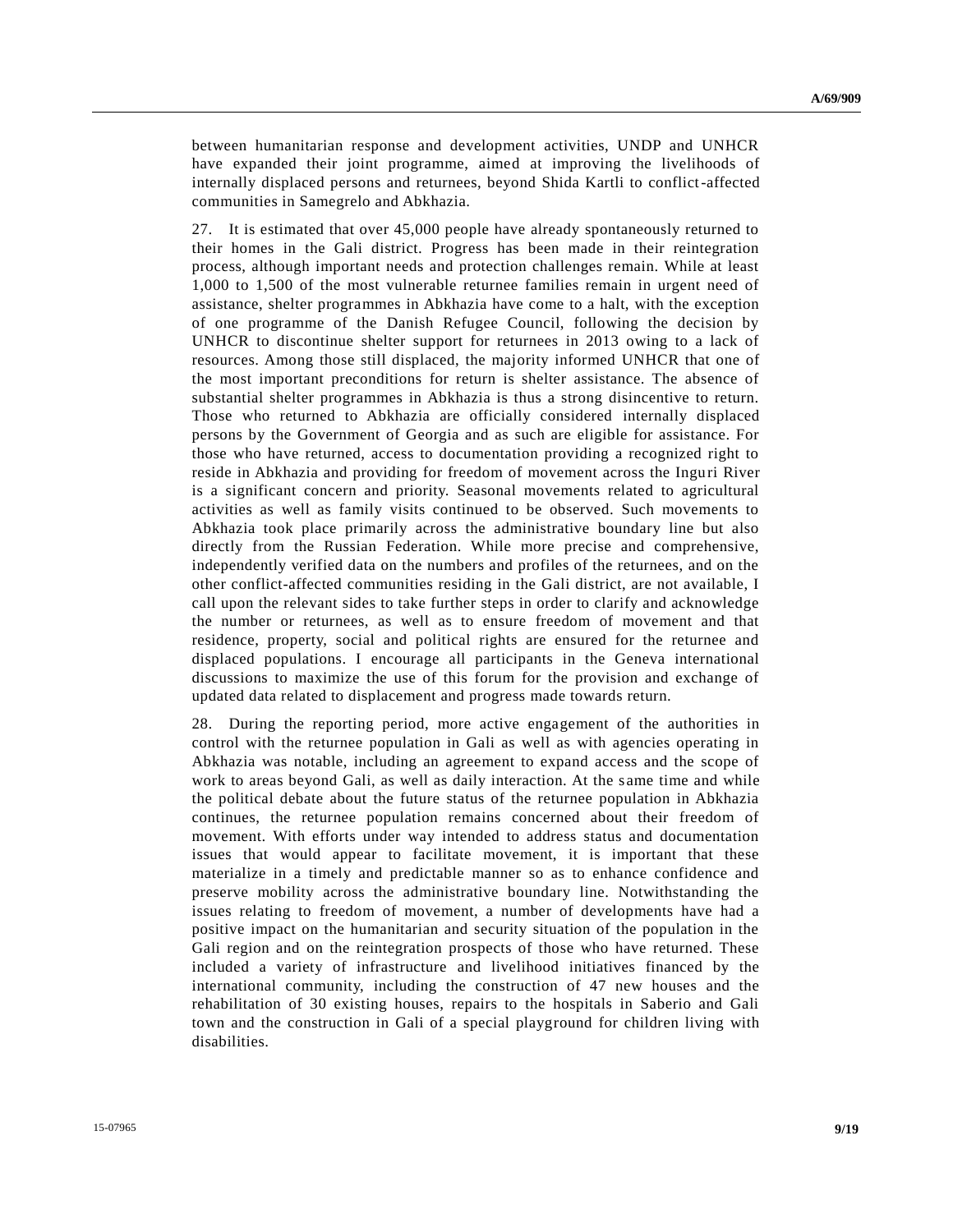29. Progress was observed in relation to security on the ground with respect to the local Gali population. The practice of extortion was further reduced and a major response to combat kidnapping for ransom was implemented by Abkhaz and Russian security forces, resulting in the suppression of major criminal gang elements. In pursuing gang members implicated in kidnapping, the security forces regrettably suffered casualties during operations in Gali, which also re sulted in the death of four criminals. Unfortunately, criminality targeting people with money in cash or cash crops, such as hazelnut harvests, or people who are known to have well-to-do relatives in Georgia or abroad, is ongoing. The so-called "treaty on alliance and strategic partnership" provides for the implementation of joint Russian - Abkhaz security forces for collective defence, joint law enforcement structures for fighting crime and a broad range of measures for further integration into Russia's economic, social protection and health-care systems, funded by the Russian Federation. Returnees fear that this "treaty" may result in further restrictions and control of movement along the Inguri River, with a potential reduction of official crossings, expanded "borderization" efforts and an increased presence of and control by security forces. By April 2015, no concrete steps had been taken by the authorities in control to change the crossing regime over the Inguri River and at another five crossing points opened in May 2013. I urge that such changes do not take place in the future. The Inguri hydroelectric power station, located in the upper part of the Gali district, which was also opened at that time, is functioning smoothly. It was observed that the opening of that crossing point, together with that of the central Inguri Bridge, which also serves as a crossing for vehicles, have ensured a relatively orderly crossing for the local population.

30. Additional protection and reintegration challenges remain. While generally acknowledging some progress and expressing appreciation for the assistance received, the local population does not yet consider the situation to be "fully normalized" and a sense of insecurity still prevails. Remaining protection concerns expressed by returnees relate to: (a) freedom of movement, in particular the longerterm perspective, as messages received are perceived as not always being consistent; (b) documentation required to exercise freedom of movement, to enjoy rights and to gain access to services; (c) access to education, including higher education, and language of instruction; (d) secure access to quality health-care facilities, on both sides of the administrative boundary line; (e) occasional incidents of discrimination, including those related to documentation and access to services; and (f) the denial of effective protection against crime and the lack of adequate response to sexual and gender-based violence. A significant segment of the population in Gali, Tkvarcheli and Ochamchira districts has no valid documentation. As a result of the investigation into possible wrongdoing during the process of issuing Abkhaz documents, the authorities in control declared some 20,000 Abkhaz passports invalid, although they did not physically withdraw them from their holders. During the first quarter of 2015, local authorities in Gali conducted a survey among the population regarding Georgian citizenship and documentation. Of some 18,000 persons surveyed, who responded that they have Georgian citizenship and documentation, over 17,000 indicated that they do not intend to give up their Georgian citizenship. As a result, part of the local population feels insecure owing to fears that they may be left without documents that would allow their freedom of movement, employment, business registration, property ownership and access to services.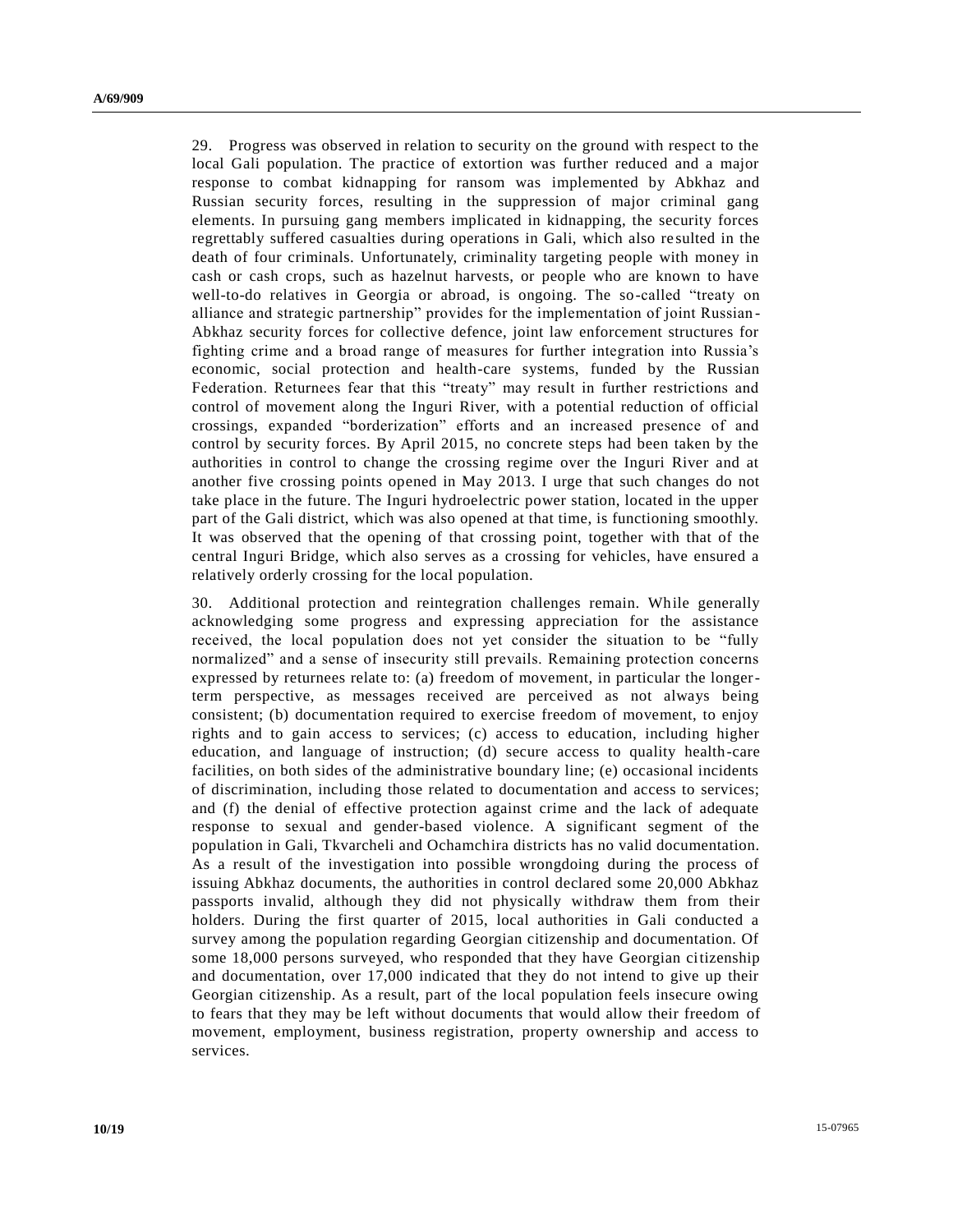31. Since the conflict in August 2008, the United Nations agencies, funds and programmes have had very little operational access to the Tskhinvali region/South Ossetia, and are therefore not in a position to verify or closely monitor displacement or return movements, nor indeed the humanitarian needs or issues relating to the human rights of returnees or host populations. However, in preparation for the rounds of the Geneva international discussions, the co-chairs and United Nations staff were able to visit the region and familiarize themselves with the latest developments.

32. Information made available to UNHCR by the Federal Migration Service of the Russian Federation indicates that, as at 1 January 2015, 65 persons (belonging to 56 families) from Georgia enjoy refugee status in the Russian Federation. An additional 472 persons (belonging to 340 families) from Georgia, including from Abkhazia and the Tskhinvali region/South Ossetia, currently hold temporary asylum status in the Russian Federation. Of that number, 103 persons (belonging to 92 families) were granted temporary asylum in 2014. No organized returns from the Russian Federation to areas covered by the present report were conducted in 2014, and no information is available from the Federal Migration Service on any spontaneous returns. The actual number of persons displaced from Georgia residing in the Russian Federation is considered to be higher, as many are not reflected in the official statistics, having regularized their residence status outside of refugee protection mechanisms or having lost refugee status upon the acquisition of Russian citizenship.

#### **B. Institutional framework and operational measures**

33. In 2005, UNHCR, the Danish Refugee Council, the Norwegian Refugee Council and the Swiss Agency for Development and Cooperation developed, in consultation with all stakeholders, an initiative entitled "Strategic directions: promoting confidence-building measures for displaced and war-affected persons in Abkhazia". The initiative was aimed at supporting a bottom-up peacebuilding approach based on self-reliance and community involvement. The initiative integrates protection and assistance efforts through monitoring the situation of returnees, addressing their concerns in discussions with the relevant authorities and providing targeted assistance. Since April 2009, the initiative has been complemented by a strategic framework for continued assistance, which seeks to achieve durable solutions for returnees through integrated protection and assistance activities and the promotion of their rights, with a view to preventing renewed displacement of the population in the Gali, Ochamchira and Tkvarcheli districts. The initial focus on returnees has, over the years, been replaced by strategies and actions targeting all vulnerable populations in Abkhazia. Such efforts bring together as strategic partners, under the overall coordination of the United Nations Resi dent Coordinator, UNHCR, UNDP, the United Nations Children's Fund (UNICEF), the Swiss Agency for Development and Cooperation and international non-governmental organizations, namely, Action against Hunger, the Danish Refugee Council, Première urgence and World Vision International, as well as some additional humanitarian actors in an observer capacity. The expansion of a joint UNDP/UNHCR programme on agricultural livelihoods in Kvemo Kartli, Samegrelo and Abkhazia will further contribute to a more durable solution for internally displaced persons and returnees.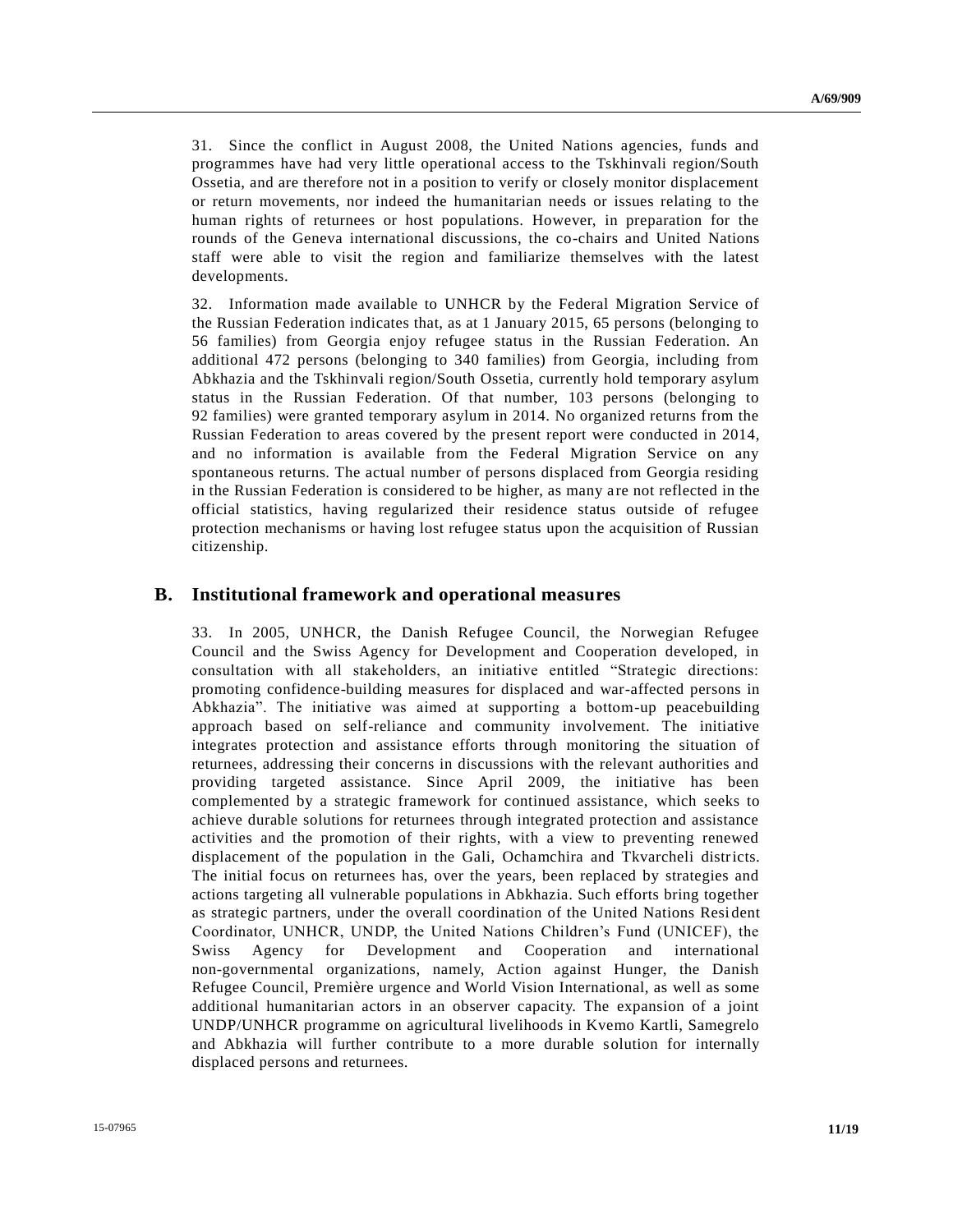34. In July 2010, the Government complemented its "State strategy on occupied territories: engagement through cooperation" (adopted by Order N107 of 27 January 2010), with the action plan for engagement (adopted by Order N885 of 3 July 2010, amended on 26 January 2011). The plan envisages the undertaking of a number of steps aimed at building trust and confidence among divided communities. Those measures were followed in October 2010 by the issuance of the regulation of the Government of Georgia on the approval of modalities for conducting activities in the occupied territories of Georgia. In that context, United Nations agencies, funds and programmes will continue to engage in humanitarian action on the basis of their respective mandates and within the framework of multilateral and bilateral agreements governing the privileges and immunities of the United Nations.

35. In my report of 20 May 2013, I informed the General Assembly of the declared intention of the Government of Georgia to pursue a more open form of engagement (see [A/67/869,](http://undocs.org/A/67/869) para. 35). In that regard, the government's decision of 1 January 2014 to rename the State Ministry for Reintegration the State Ministry for Reconciliation and Civic Equality eliminated one of the stated objections on the part of the authorities in control in Abkhazia and Tskhinvali region/South Ossetia to participate in direct dialogue. Ambiguities both in the current legislation and between the Law on Occupied Territories and the State strategy on occupied territories complicate the operational environment for international and local actors involved in humanitarian, peacebuilding and other activities and constrains the development of an enabling environment for more direct interaction.

36. The status-neutral liaison mechanism, established by UNDP in 2012 (see [A/65/846,](http://undocs.org/A/65/846) para. 21) continued to operate during the reporting period, inc luding in facilitating the delivery of vaccines, medicine and other forms of humanitarian assistance to Abkhazia. This has proven to be a valuable tool not only in supporting the implementation of humanitarian projects, but also in connecting and facilitating dialogue between the divided communities. The effectiveness of the mechanism is based in large part on the fact that its status-neutral and human rights-based approach is accepted and supported by all sides. In this regard, the mechanism offers an example of an effective approach that, with genuine will and readiness to compromise, may be replicated in other spheres of activity. At the same time, I would encourage all parties and stakeholders to consider establishing such a mechanism to help address the humanitarian and other needs of the population living in the Tskhinvali region/South Ossetia.

37. During the reporting period, United Nations agencies, funds and programmes continued to respond to humanitarian needs. UNICEF continued to focus on improving access for vulnerable children and youth in rural and returnee communities to quality health care, education and social services. Together with UNDP, UNICEF continued to strengthen routine immunization practices, provided equipment to medical institutions and organized training for medical professionals focusing on maternal and child health care, HIV/AIDS, sexually transmitted infections, oncology, healthful lifestyles and emergency medical care, as well as information technology skills. UNICEF continued to provide 48 rural medical points within social community centres with basic equipment, essential drugs and training, and carried out public health promotion and communication activities in rural areas, as well as hygiene promotion and education in schools, including as regards improved access to water and sanitation. In cooperation with World Vision International and local partners, UNICEF further continued to provide basic social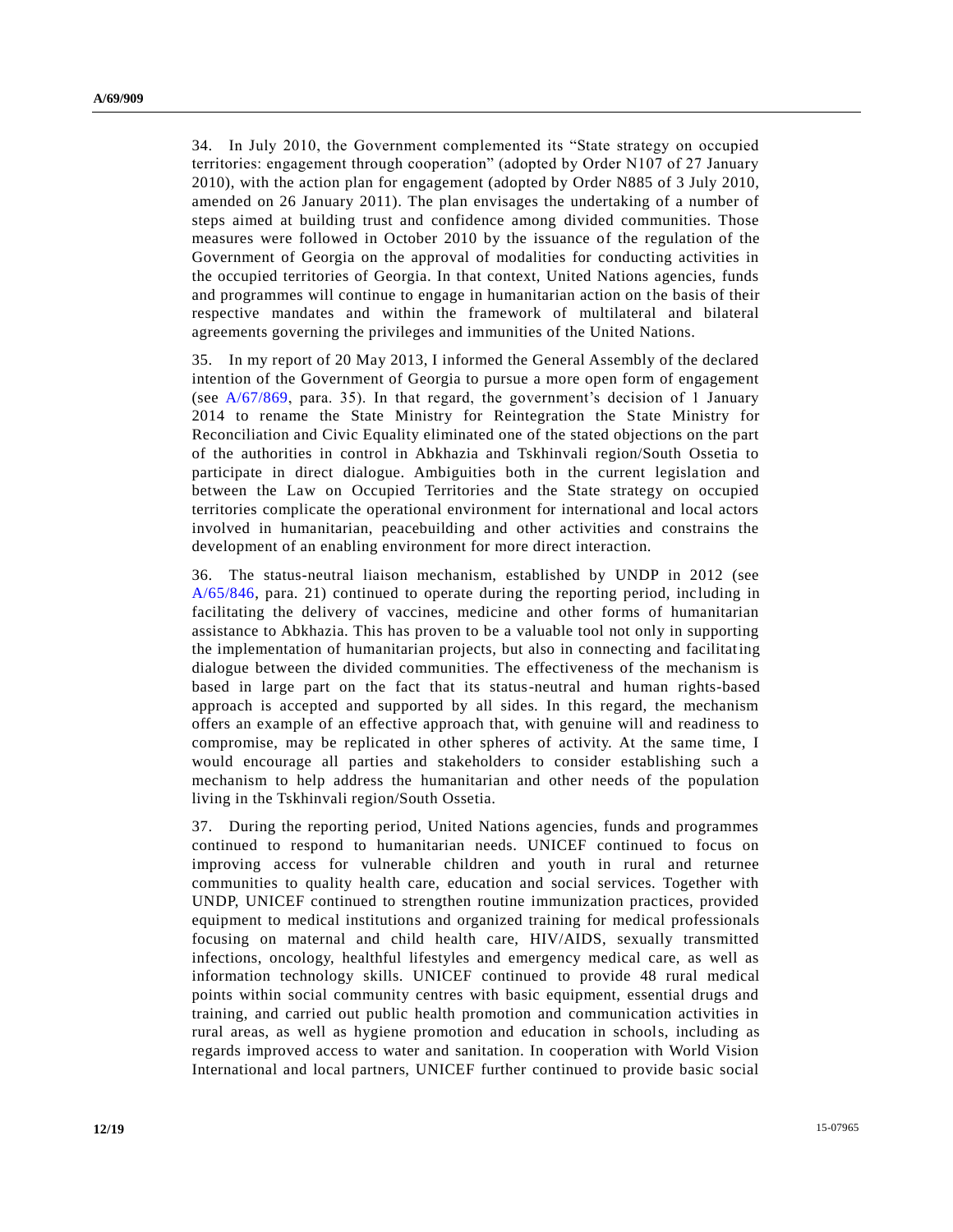services for children living with disabilities and their families and supported training for education professionals in modern teaching methodologies for preschool and primary education. It also continued to support youth participation and development, as well as confidence-building, through 36 youth clubs throughout the conflict-affected regions of Abkhazia, Samegrelo and Shida Kartli.

38. UNDP paid special attention to youth in returnee communities and their access to various international educational sources. In collaboration with local non-governmental organizations working on youth activities, UNDP created a network of seven computer-based training centres offered access to information technology and training to more than 1,100 local beneficiaries. Young students were offered internationally recognized information technology certifications and English language classes with certification, enabling them to access graduate and postgraduate education abroad.

39. The Office of the High Commissioner for Refugees, in partnership with local and international non-governmental organizations, continued to address obstacles to sustainable return by providing a limited number of individual cash grants and essential household items to vulnerable families, legal advice and counseling in relation to documentation issues and access to rights and services, shelter repair and rehabilitation and income-generating opportunities. Moreover, efforts to strengthen the prevention of and response to sexual and gender-based violence were undertaken through, inter alia, medical, legal and psychosocial counseling and awarenessraising campaigns.

40. The issue of freedom of movement across the administrative boundary line has security, humanitarian and human rights dimensions and remains of utmost importance to the local population. Developments during the reporting period were marked by two trends: enhanced control and formalization of crossings. On the one hand, so-called "borderization" measures, including the blockage of footpaths, increased and more systematic surveillance by Russian Federation border guards and strict fining practices, were reported. On the other hand, the local population was in principle able to continue to move across the Inguri Bridge and the simplified permit system introduced in 2012, which facilitates crossing, is being upheld. As referred to in paragraph 29 above, five new crossing points were made operational. Four additional crossing points for use only by pedestrians were established in the following locations in lower and upper Gali region: (a) Otobaia -2, (b) Nabakevi/Nabakia, (c) Tagiloni/Taglan and (d) Saberio/Papanrkhua. The fifth crossing, at Lekukhona/Alekumkhara, is specifically designated to serve vehicle crossings for Inguri hydroelectric power station employees. The crossing points are operational from 7 a.m. to 8 p.m. every day and multiple documents are allowed to be used by those who are crossing. I welcome and encourage all steps which would facilitate the freedom of movement and freedom of travel of all segments of the local population and allow their movement and travels in safety and dignity.

41. I have taken note of encouraging information on ambulance services allowed across the administrative boundary line, according to which pragmatic practice has been established to the effect that when medical transportation is needed, patients are being brought by one ambulance to the Inguri Bridge crossing point and then picked up by another ambulance that transports them further on the other side. A shuttle service implemented by UNHCR in areas of return provides transport services for school children to access educational facilities. In many cases the Joint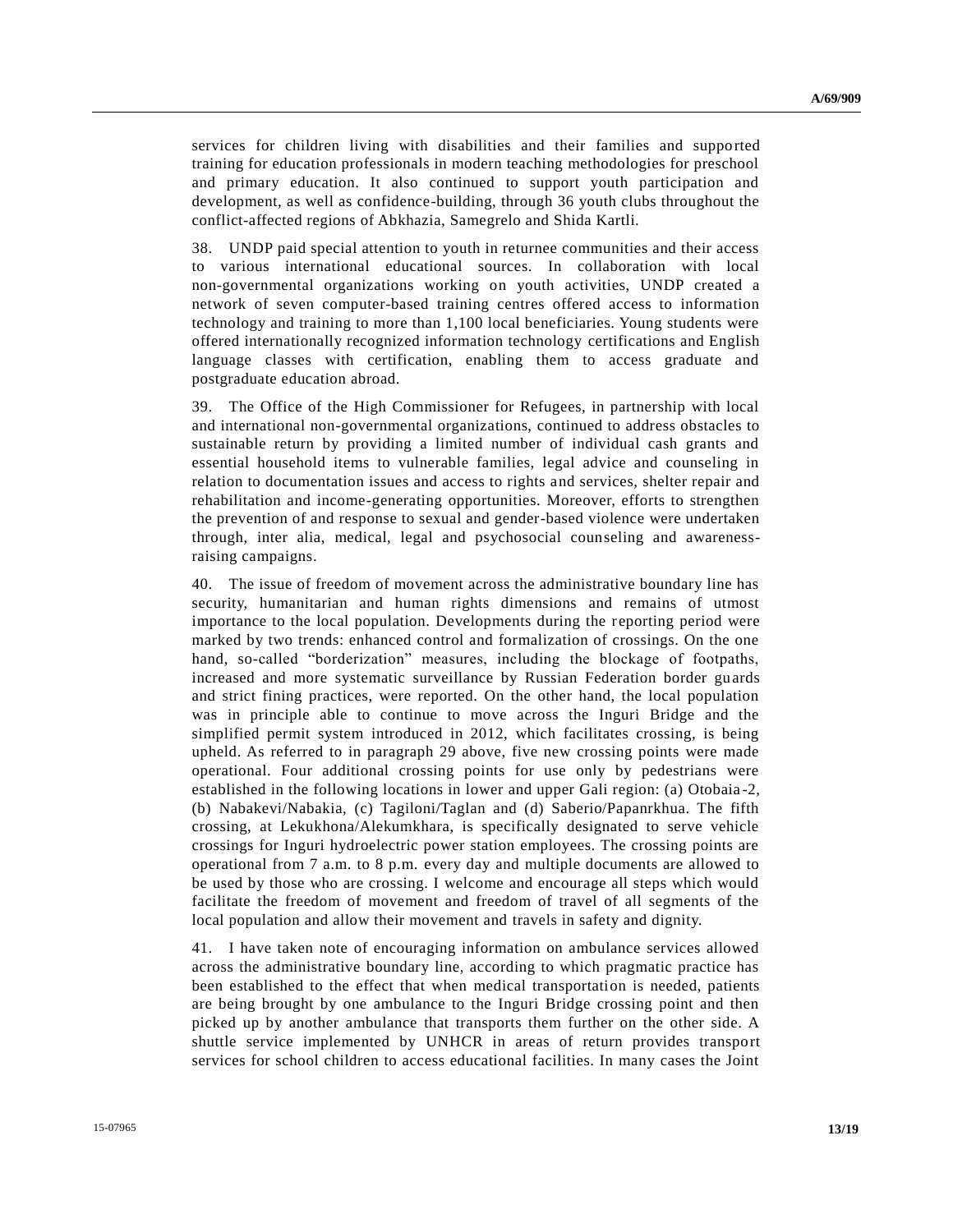Incident Prevention and Response Mechanism hotline, which is still operational, was used to inform those on both sides about the need for medical transportation. Although limited in scope and effect, the ambulance services are a testimony to emerging good cooperation in jointly addressing humanitarian concerns.

42. However, there were some allegations that closure of the Inguri checkpoint during the night and the denial of access to other crossing points had caused delays in reaching proper medical services, resulting in fatalities. While the alleged incidents, their background and the possible connection between the closure of the crossing points and the deaths of individuals could not be fully verified, it is critical that neither the selection of medical services nor access thereto be influenced by political considerations. Persons in need should be able to gain access to medical attention wherever it can be offered most quickly and at the highest attainable standard. I call upon all stakeholders to exercise maximum care and flexibility in this regard and to improve the conditions for the crossings, including through the introduction of a fast-track procedure for the vulnerable and the rehabilitation of deteriorating conditions on Inguri Bridge.

43. The local population in the Gali district, including returnees, remains concerned about its freedom of movement, its continued contact with family members and friends residing on the other side of the Inguri River and its access to social infrastructure, including medical facilities and markets in the Zugdidi district. The development and implementation of a crossing regime that allays those concerns remains crucial for improving the living conditions of the local population, advancing the reintegration of returnees and preventing renewed displacement. In that context, it is essential to identify and implement solutions for the provision of documentation in conformity with international law, including international human rights law, and the principles governing the prevention and reduction of statelessness. Although most of the cases were eventually settled, there were reports at the beginning of the school year, in September 2014, that schoolchildren had not been allowed to cross at certain sections of the Inguri River in order to attend school. I urge the relevant authorities to take pragmatic steps to solve this recurring problem and allow children to cross at convenient and safe locations.

44. The principles and factors governing the implementation of the return of internally displaced persons outlined in my report of 24 August 2009 [\(A/63/950\)](http://undocs.org/A/63/950), particularly in paragraphs 8 to 14 thereof, remain valid. There is a complex nexus between the individual right to voluntary, safe and dignified return and the establishment of the conditions conducive to such return. The individual's right of return, in the case of an internally displaced person, derives from his or her right to freedom of movement as stipulated in article 12, paragraph 1, of the International Covenant on Civil and Political Rights and, in relation to a refugee, from article 12, paragraph 4, of the Covenant, according to which "no one shall be arbitrarily deprived of the right to enter his own country". In accordance with article 12, paragraph 3, of the Covenant, the freedom of movement, as established in article 12, paragraphs 1 and 2, can only be subject to restrictions "which are provided by law, are necessary to protect national security, public order (*ordre public*), public health or morals or the rights and freedoms of others, and are consistent with the other rights" recognized in the Covenant. Progress made with respect to integration, locally or by resettlement, does not result in a loss of the right of return.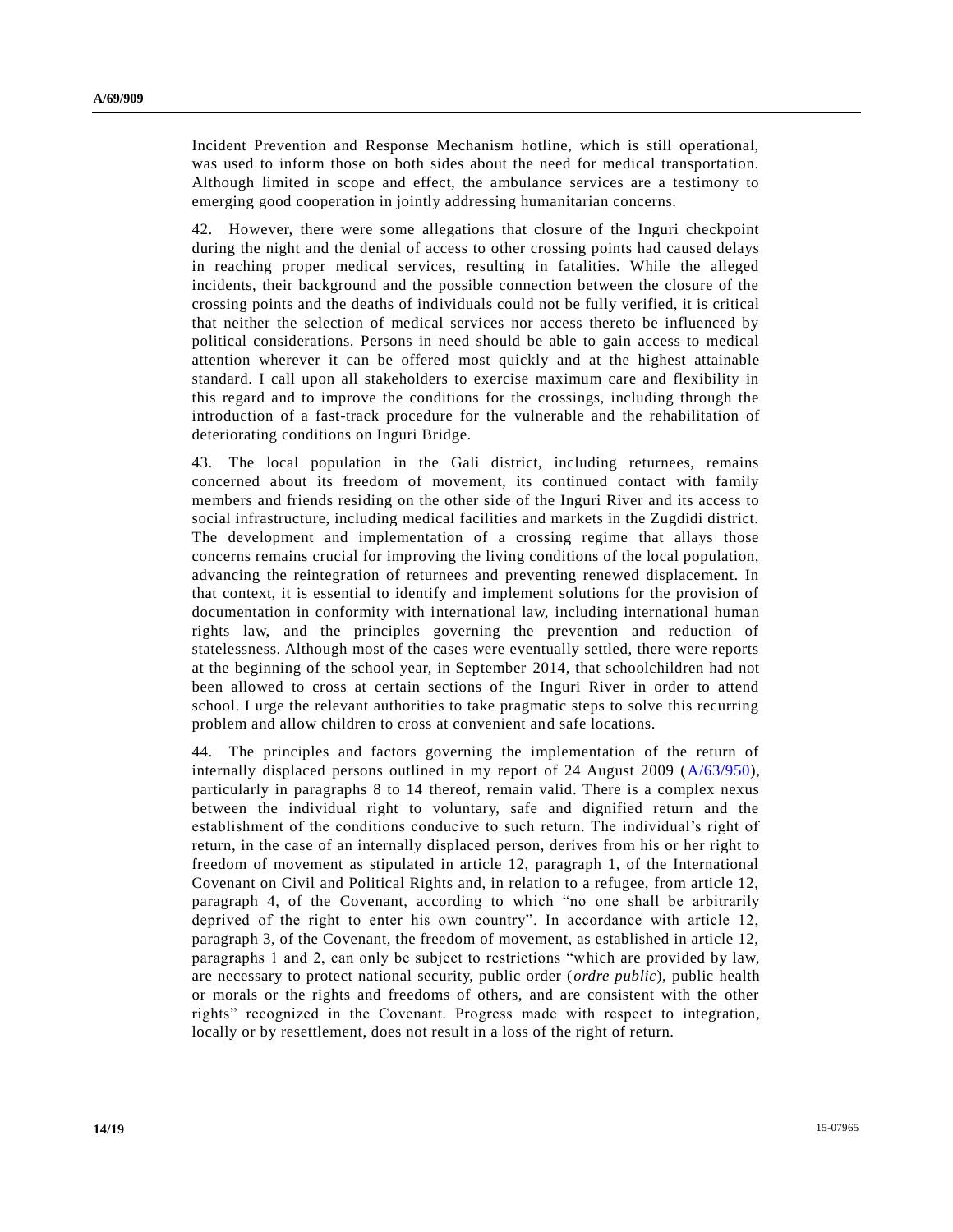45. I reiterate that the right of return and its exercise by an internally displaced person cannot therefore be directly linked to political questions or the c onclusion of peace agreements. It is essential to recognize return as both a human right and a humanitarian issue that must be addressed irrespective of any solution to an underlying conflict. At the same time, it is primarily for the individual to assess the risks and make an informed choice as to whether or not to return at a given time. In doing so, a displaced person must be able to take into account all factors that could affect his or her safety, dignity and ability to exercise basic human rights.

46. The United Nations is committed to assisting States in the search for durable solutions for displaced populations, and its engagement is based on the understanding that voluntary return in safety and dignity is one durable solution, the other two being local integration and resettlement. The role of the United Nations in the facilitation, design and implementation of organized return operations must be guided by the need to avoid causing harm or contributing to the exposure of persons of concern to possible human rights violations. Therefore, activities related to organized returns must be based on a careful risk assessment, taking into consideration the existing security and human rights conditions and concerns, access to livelihoods and basic services and the voluntary nature of return. Unhindered humanitarian access and the ability of the United Nations and its mandated agencies, funds and programmes to effectively monitor all these factors is another aspect to be taken into account.

## **IV. Prohibition of forced demographic changes**

47. Relevant international human rights standards should guide managed population movements, including evacuations, and thereby strictly limit forced movements, including those that result in demographic change. The principles and provisions of international law mentioned in my previous report (see [A/68/868,](http://undocs.org/A/68/868) para. 49), as well as non-refoulement obligations governing the protection of refugees and others who flee their homes as a result of or in order to avoid the effects of armed conflict or situations of generalized violence, remain fully applicable.

48. While no major new displacement was observed during the reporting period, the demographic consequences of earlier displacement remain. In that context, I would like to recall once again the observations of my former Representative on the human rights of internally displaced persons in his report of 14 January 2010 [\(A/HRC/13/21/Add.3](http://undocs.org/A/HRC/13/21/Add.3) and Corr.1 and 2, paras. 7-14) and referred to in my report of 17 June 2010 [\(A/64/819,](http://undocs.org/A/64/819) paras. 22 and 23).

### **V. Humanitarian access**

#### **A. International legal foundations governing humanitarian access**

49. The need to establish and maintain humanitarian space is essential in order to effectively meet the humanitarian needs of conflict-affected and displaced populations, to mitigate suffering and to enable United Nations agencies, funds and programmes to exercise their mandates. In that context, it remains important that all sides respect their obligations and act in good faith to fully implement the principle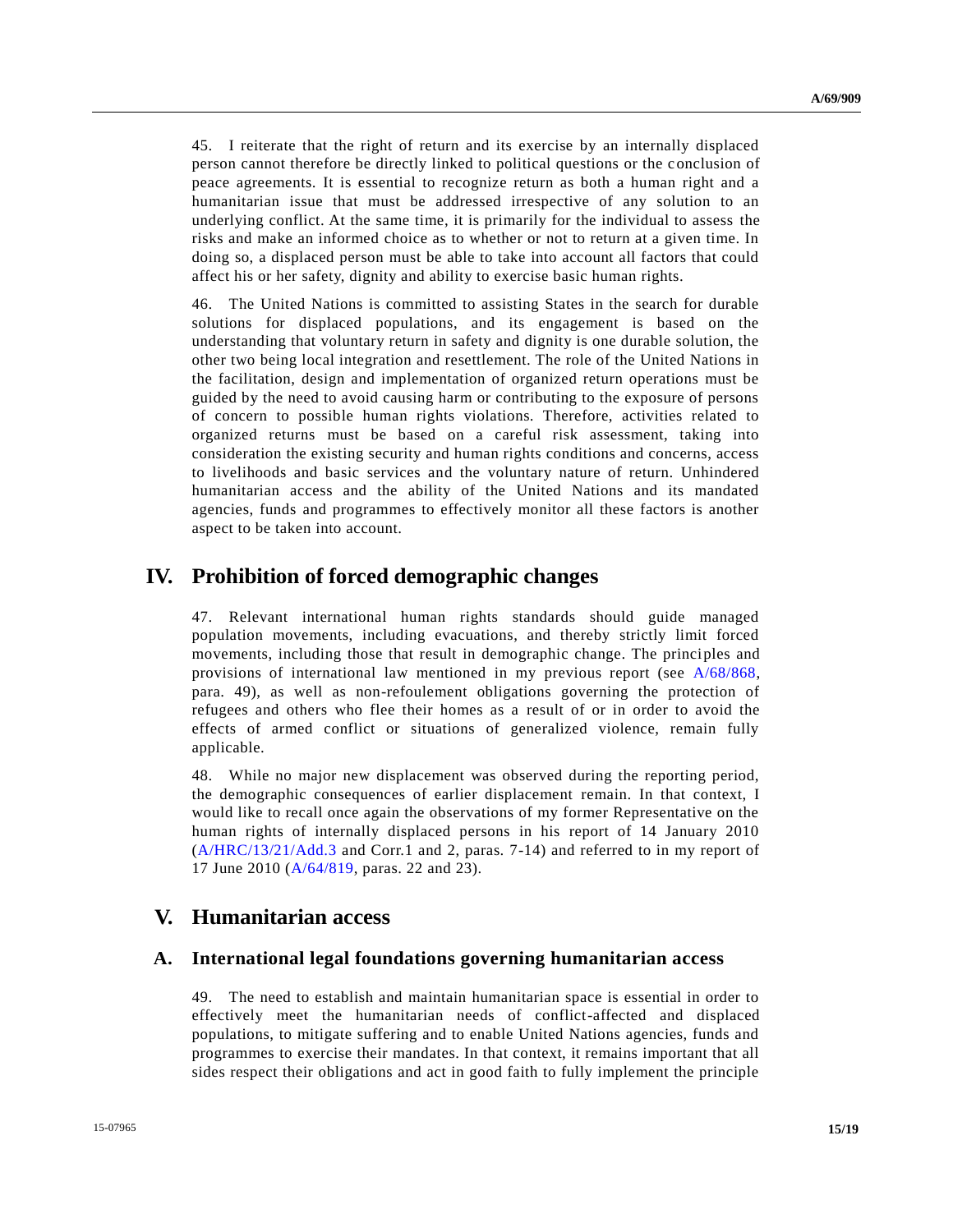of humanitarian access, which is rooted in international humanitarian and human rights law. The free passage of relief goods and the facilitation of humanitarian operations are correlated to a number of human rights, including the right to life, the right to a decent standard of living and the right to protection against discrimination. Moreover, building on the practice of the United Nations human rights treaty bodies, there is growing acceptance that the obligation of States to respect, protect and fulfil human rights includes an obligation to invite, accept and facilitate international (humanitarian) assistance, in particular if the State's resource capacities or other obstacles, such as a lack of effective control of parts of the territory, limit its capacity to effectively address all humanitarian needs.

50. In the context of international conflict situations, international humanitarian law requires the establishment of conditions for the rapid and unimpeded passage of all relief consignments, equipment and personnel. In non-international conflicts, States must organize relief actions for the civilian population, without any adverse distinction. The universal acceptance of those rules has established, as a norm of customary law in both international and non-international conflicts, that parties to a conflict must allow and facilitate the rapid and unimpeded passage of humanitarian relief for civilians in need.

### **B. Operational challenges**

51. Following the amendments introduced to the Law on Occupied Territories, after taking into consideration the recommendations issued by the European Commission for Democracy through Law (Venice Commission) of the Council of Europe in October 2010, the Government of Georgia issued its regulation on the approval of modalities for conducting activities in the occupied territories of Georgia, which, inter alia, serves as the guideline for the implementation of the Law. During the reporting period, the issuance of the modalities had no impact on the activities of United Nations agencies, funds and programmes. In the light of the ambiguity of some provisions of the modalities, allowing for a significant degree of discretion and potential arbitrariness, a further review and possible reform of those norms by the Government would be welcomed. Such a review should fully take into account the international legal foundations governing humanitarian access, as outlined above, and the practical concerns of humanitarian and development actors operating on the ground.

52. The United Nations agencies, funds and programmes were able to implement protection, humanitarian assistance, recovery and development activities in Abkhazia as planned. However, ongoing humanitarian needs notwithstanding, it is widely recognized, including by the international donor community, that needs have increasingly shifted from humanitarian assistance towards early recovery activities and the delivery of more sustainable support. The United Nations Resident Coordinator is facilitating an inclusive dialogue on this matter among international donors and with relevant authorities.

53. On 30 January 2015, the authorities in control in Abkhazia communicated formally their agreement to allow the work of all international and non-governmental organizations to proceed without geographical restrictions. That communication superseded the letter of 28 January 2013, addressed to several agencies, requesting a focus of activities on Gali district. The current flexible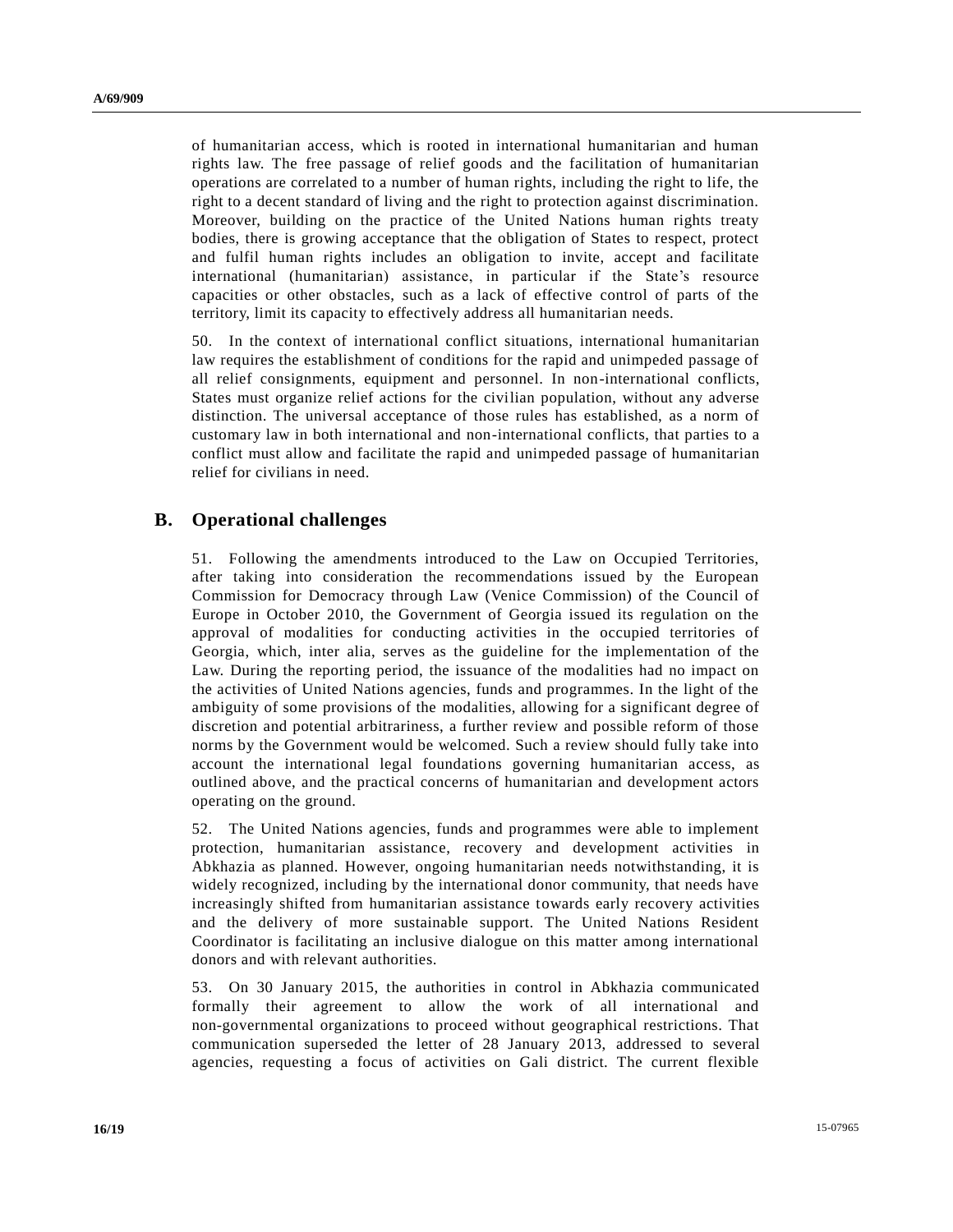approach of the authorities in control, which allows agencies to contribute to addressing the needs of the most vulnerable in all areas of Abkhazia, is in line with international standards for the work of international agencies and should be continued.

54. At the end of 2014, the aforementioned geographical restrictions were lifted and United Nations agencies and international non-governmental organizations are currently also able to operate outside Gali region.

55. Given the need for a proper transition from humanitarian assistance through recovery to longer-term sustainable development, it is important to avoid gaps in the transition process and ensure that the remaining humanitarian needs and contingency considerations are fully met. In this regard, I reiterate my call for respect for the international principles governing humanitarian access, for flexibility and for practical approaches and measures to be taken by all stakeholders therein. In addition, consultations must continue among all relevant stakeholders in order to ensure the flow of up-to-date information on the humanitarian needs of the population and to improve coordination.

56. During the reporting period, discussions were renewed on possible humanitarian access for the United Nations to the Tskhinvali region/South Ossetia. During several visits to Tskhinvali and the surrounding areas, the United Nations Representative and the other co-chairs of the Geneva international discussions were able to witness further progress on a number of ongoing humanitarian, infrastructure and reconstruction initiatives, including water projects undertaken by the Organization for Security and Cooperation in Europe (OSCE) and road construction, which has helped to reduce by more than half the travel time between Tskhinvali and the Akhalgori valley. I also take note of positive efforts to preserve or prevent further alteration and decay of the cultural heritage and to prevent the removal of artefacts from the region, including through an agreement by the participants in the Geneva international discussions to work jointly on the issue. United Nations proposals to build on previous humanitarian activities on the ground, however, have not materialized. Access for the United Nations humanitarian agencies has not been possible owing to the continuing lack of agreement on the modalities governing access. The insistence by the authorities in control that such agencies must enter solely from the territory of the Russian Federation is unnecessary, costly and inconsistent with humanitarian practice. At the same time, the International Committee of the Red Cross continued to implement a number of projects throughout the area and a number of complementary medical activities are being explored by non-governmental organizations.

## **VI. Property rights of refugees and internally displaced persons**

57. Property-related issues remained on the agenda of Working Group II of the Geneva international discussions. Obstacles to resolving those issues remain, and my call upon all parties to adhere to the principles on housing and property restitution for refugees and displaced persons (referred to as the "Pinheiro principles") and the underlying norms of international law, including international human rights law, as outlined in my report of 20 May 2013 (see [A/67/869,](http://undocs.org/A/67/869) paras. 58- 60), remains valid.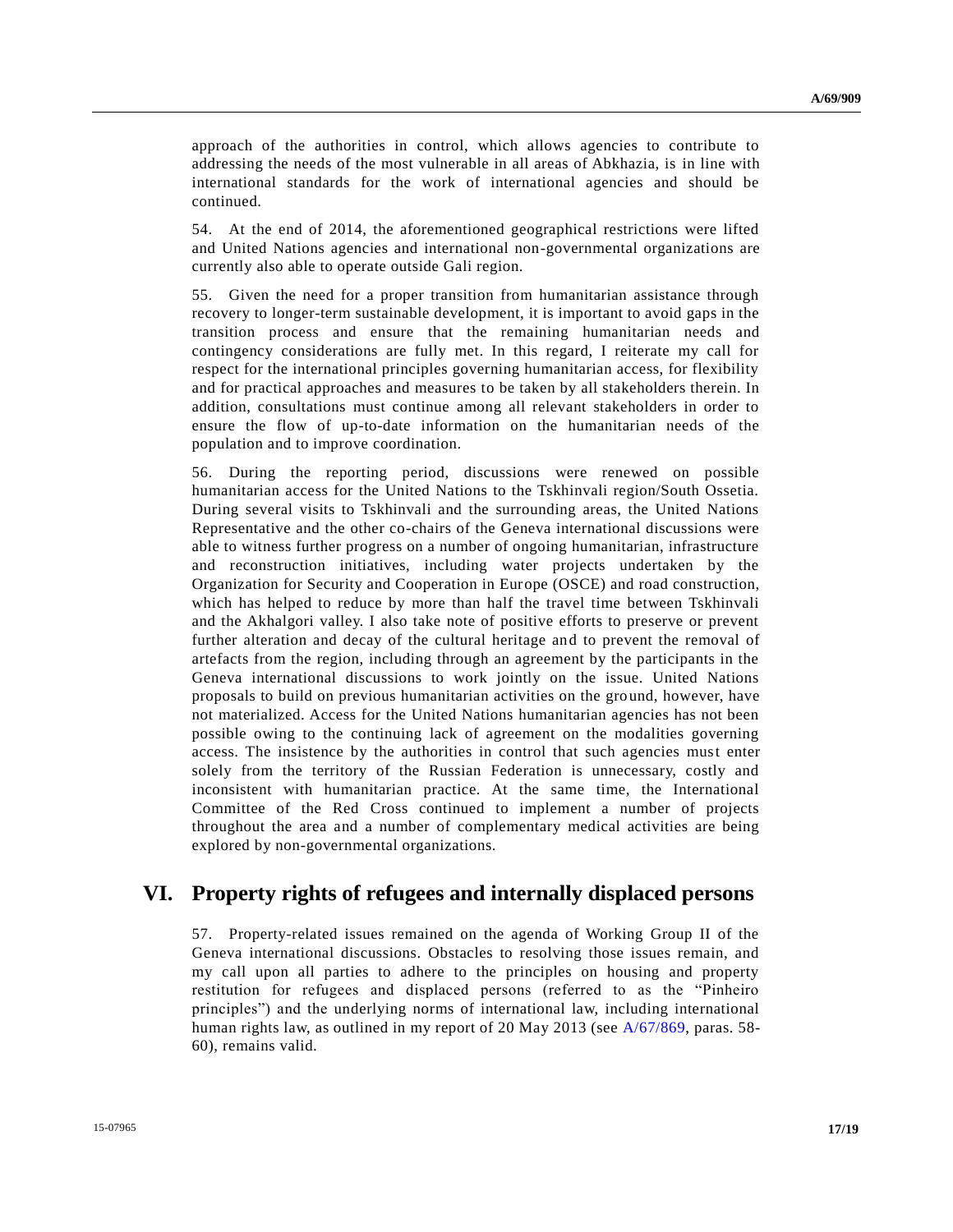# **VII. Timetable for the voluntary return of all refugees and internally displaced persons and work towards durable solutions**

58. No timetable for the voluntary return of all refugees and internally displaced persons has been developed, given the prevailing environment and continued discussions among the parties. Working Group II of the Geneva international discussions did not deal with the issue of voluntary return, owing to the continued unwillingness of some participants to discuss the matter. I reiterate that as long as the conditions for organized returns in safety and dignity are not fulfilled and mechanisms for property restitution are not established, the design of a comprehensive timetable or road map for returns must remain an open matter and must be addressed. Those challenges should not prevent the parties from working towards identifying durable solutions for all displaced persons, giving particular attention to the implementation of the right of return. I would like to reiterate my call upon all participants in the Geneva international discussions to engage constructively on this issue, relying on international law and relevant principles.

59. In the absence of conditions conducive to organized return and appropriate implementation mechanisms, the United Nations agencies, funds and programmes will continue to concentrate their efforts on providing the conflict-affected populations, including returnees or persons in the process of returning, with assistance and support for their reintegration. United Nations agencies, funds and programmes remain committed to proceeding at the appropriate time, in consultation and cooperation with all parties concerned, with the development of a timetable or road map addressing all components outlined in my report [\(A/63/950\)](http://undocs.org/A/63/950), in particular in paragraph 20 thereof.

# **VIII. Conclusion**

60. Over the past six and a half years, the Geneva international discussions, co-chaired by the European Union, OSCE and the United Nations, have remained the single forum for the key stakeholders to discuss security and stability and humanitarian issues, in particular those relating to the return of refugees and internally displaced persons. Those efforts, together with humanitarian engagement by a variety of United Nations agencies, funds and programmes and other actors, have contributed to some improvements in the security and humanitarian situation on the ground.

61. Many security, humanitarian, human rights and development challenges, however, remain unresolved. Despite the difficult nature of the discussions, the complexity of the issues and divergence in the positions, the participants in the discussions have continued to engage on a regular basis. In cooperation with partner organizations, the United Nations facilitated information sessions on relevant best practices and lessons learned, which have helped to enrich the formal sessions of the Geneva international discussions. The United Nations stands ready to continue to support such information-sharing, along with further humanitarian and development engagement on the ground.

62. While I noted with satisfaction the constructive continuation of the meetings of the Joint Incident Prevention and Response Mechanism in Ergneti, I regret that